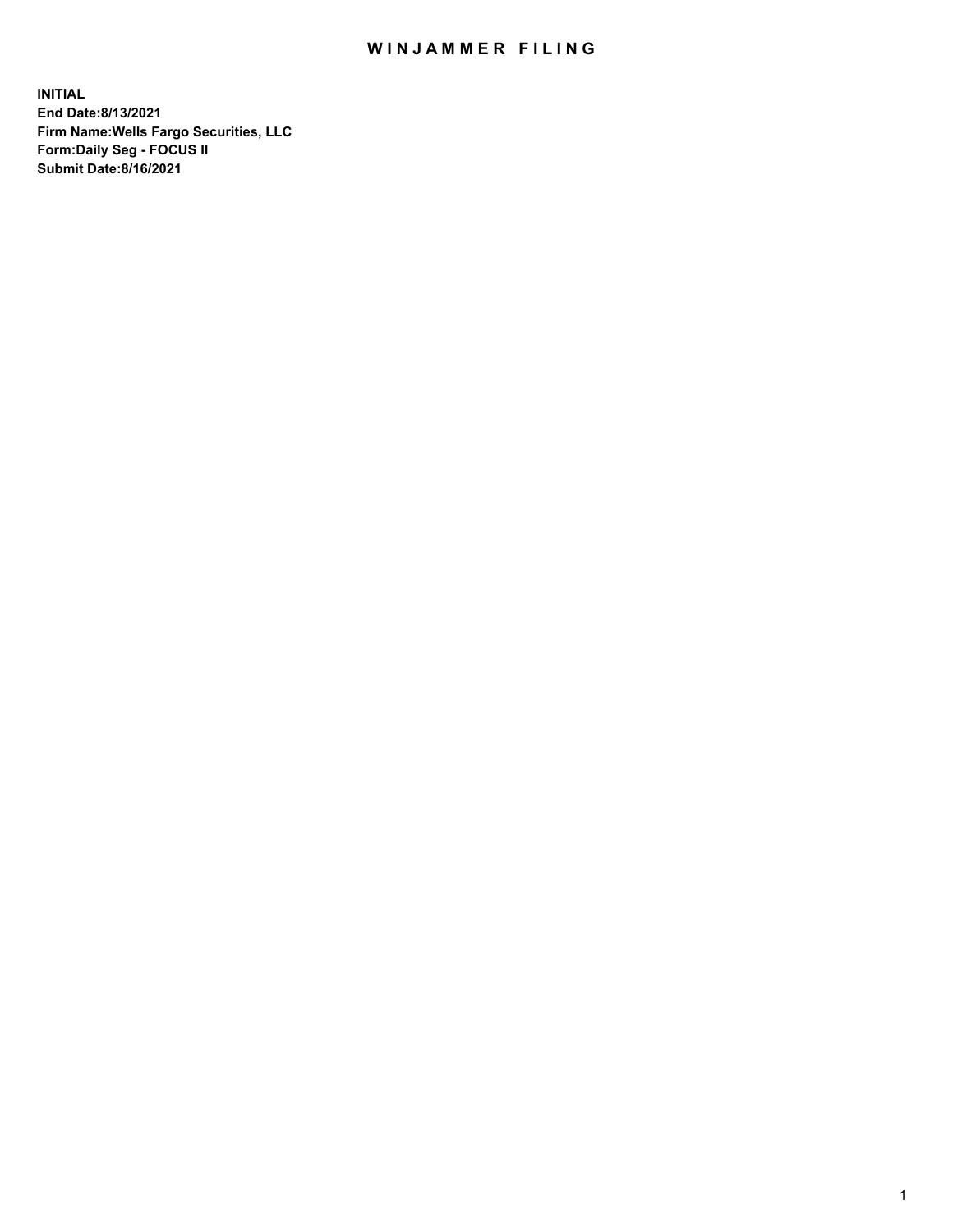**INITIAL End Date:8/13/2021 Firm Name:Wells Fargo Securities, LLC Form:Daily Seg - FOCUS II Submit Date:8/16/2021 Daily Segregation - Cover Page**

| Name of Company                                                                                                                                                                                                                                                                                                                | <b>Wells Fargo Securities LLC</b>                          |
|--------------------------------------------------------------------------------------------------------------------------------------------------------------------------------------------------------------------------------------------------------------------------------------------------------------------------------|------------------------------------------------------------|
| <b>Contact Name</b>                                                                                                                                                                                                                                                                                                            | <b>James Gnall</b>                                         |
| <b>Contact Phone Number</b>                                                                                                                                                                                                                                                                                                    | 917-699-6822                                               |
| <b>Contact Email Address</b>                                                                                                                                                                                                                                                                                                   | james.w.gnall@wellsfargo.com                               |
| FCM's Customer Segregated Funds Residual Interest Target (choose one):<br>a. Minimum dollar amount: ; or<br>b. Minimum percentage of customer segregated funds required:% ; or<br>c. Dollar amount range between: and; or<br>d. Percentage range of customer segregated funds required between: % and %.                       | 270,000,000<br><u>0</u><br><u>00</u><br>0 <sub>0</sub>     |
| FCM's Customer Secured Amount Funds Residual Interest Target (choose one):<br>a. Minimum dollar amount: ; or<br>b. Minimum percentage of customer secured funds required:% ; or<br>c. Dollar amount range between: and; or<br>d. Percentage range of customer secured funds required between: % and %.                         | 40,000,000<br><u>0</u><br>0 <sub>0</sub><br>0 <sub>0</sub> |
| FCM's Cleared Swaps Customer Collateral Residual Interest Target (choose one):<br>a. Minimum dollar amount: ; or<br>b. Minimum percentage of cleared swaps customer collateral required:% ; or<br>c. Dollar amount range between: and; or<br>d. Percentage range of cleared swaps customer collateral required between:% and%. | 375,000,000<br><u>0</u><br>00<br><u>00</u>                 |

Attach supporting documents CH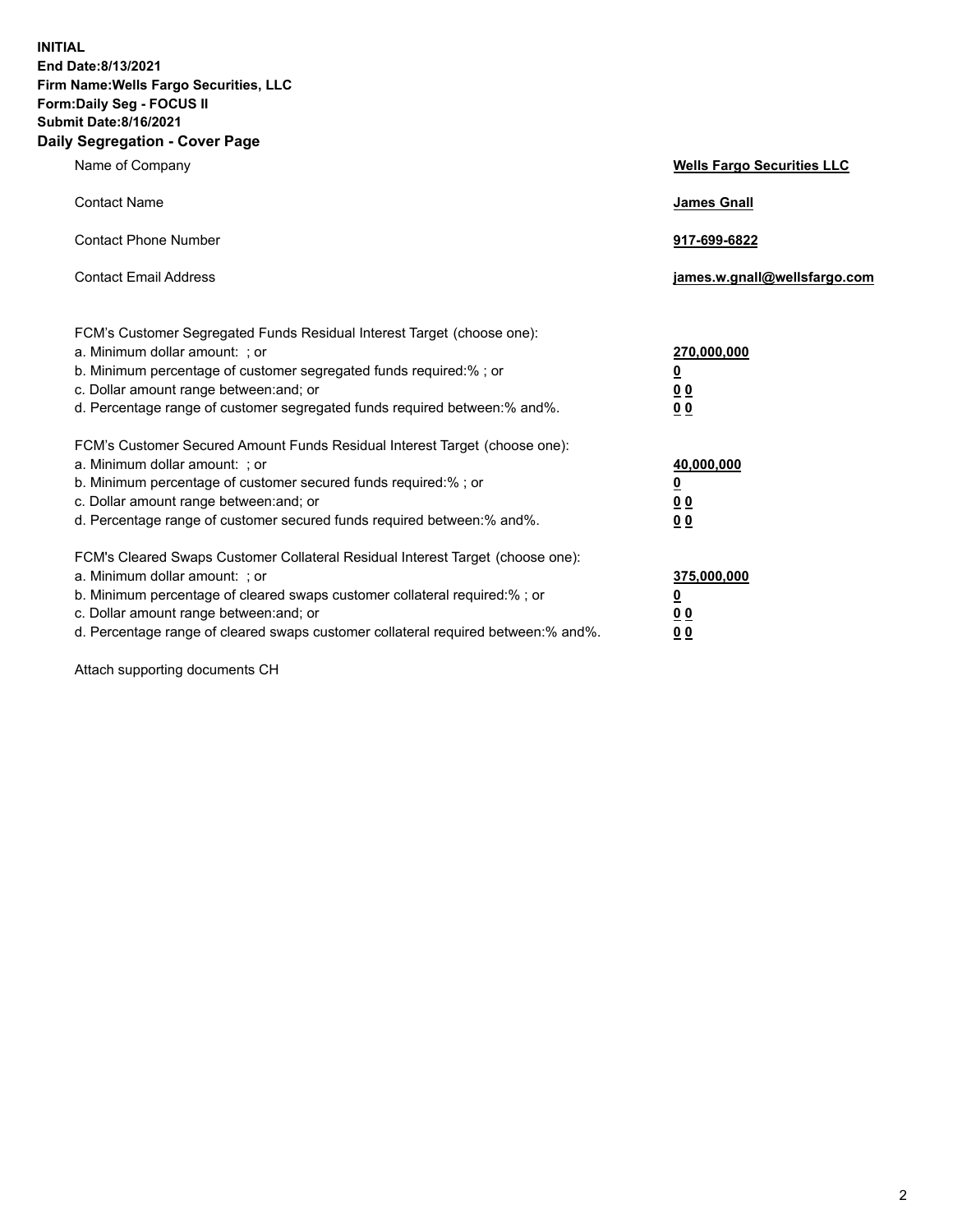**INITIAL End Date:8/13/2021 Firm Name:Wells Fargo Securities, LLC Form:Daily Seg - FOCUS II Submit Date:8/16/2021**

## **Daily Segregation - Secured Amounts**

|    | Foreign Futures and Foreign Options Secured Amounts                                         |                                   |
|----|---------------------------------------------------------------------------------------------|-----------------------------------|
|    | Amount required to be set aside pursuant to law, rule or regulation of a foreign            | $0$ [7305]                        |
|    | government or a rule of a self-regulatory organization authorized thereunder                |                                   |
| 1. | Net ledger balance - Foreign Futures and Foreign Option Trading - All Customers             |                                   |
|    | A. Cash                                                                                     | 171,040,304 [7315]                |
|    | B. Securities (at market)                                                                   | 210,822,220 [7317]                |
| 2. | Net unrealized profit (loss) in open futures contracts traded on a foreign board of trade   | 70,198,977 [7325]                 |
| 3. | Exchange traded options                                                                     |                                   |
|    | a. Market value of open option contracts purchased on a foreign board of trade              | 28 [7335]                         |
|    | b. Market value of open contracts granted (sold) on a foreign board of trade                | -43,582 [7337]                    |
| 4. | Net equity (deficit) (add lines 1. 2. and 3.)                                               | 452,017,947 [7345]                |
| 5. | Account liquidating to a deficit and account with a debit balances - gross amount           | 360,054 [7351]                    |
|    | Less: amount offset by customer owned securities                                            | -359,534 [7352] 520 [7354]        |
| 6. | Amount required to be set aside as the secured amount - Net Liquidating Equity              | 452,018,467 [7355]                |
|    | Method (add lines 4 and 5)                                                                  |                                   |
| 7. | Greater of amount required to be set aside pursuant to foreign jurisdiction (above) or line | 452,018,467 [7360]                |
|    | 6.                                                                                          |                                   |
|    | FUNDS DEPOSITED IN SEPARATE REGULATION 30.7 ACCOUNTS                                        |                                   |
| 1. | Cash in banks                                                                               |                                   |
|    | A. Banks located in the United States                                                       | 88,745,261 [7500]                 |
|    | B. Other banks qualified under Regulation 30.7                                              | 17,703,838 [7520] 106,449,099     |
|    |                                                                                             | [7530]                            |
| 2. | <b>Securities</b>                                                                           |                                   |
|    | A. In safekeeping with banks located in the United States                                   | 147,321,288 [7540]                |
|    | B. In safekeeping with other banks qualified under Regulation 30.7                          | 0 [7560] 147,321,288 [7570]       |
| 3. | Equities with registered futures commission merchants                                       |                                   |
|    | A. Cash                                                                                     | 56,003,372 [7580]                 |
|    | <b>B.</b> Securities                                                                        | 83,516,488 [7590]                 |
|    | C. Unrealized gain (loss) on open futures contracts                                         | -22,366,995 [7600]                |
|    | D. Value of long option contracts                                                           | 28 [7610]                         |
|    | E. Value of short option contracts                                                          | -43,582 [7615] 117,109,311 [7620] |
| 4. | Amounts held by clearing organizations of foreign boards of trade                           |                                   |
|    | A. Cash                                                                                     | $0$ [7640]                        |
|    | <b>B.</b> Securities                                                                        | $0$ [7650]                        |
|    | C. Amount due to (from) clearing organization - daily variation                             | $0$ [7660]                        |
|    | D. Value of long option contracts                                                           | $0$ [7670]                        |
|    | E. Value of short option contracts                                                          | 0 [7675] 0 [7680]                 |
| 5. | Amounts held by members of foreign boards of trade                                          |                                   |
|    | A. Cash                                                                                     | -92,488,210 [7700]                |
|    | <b>B.</b> Securities                                                                        | 200, 113, 312 [7710]              |
|    | C. Unrealized gain (loss) on open futures contracts                                         | 94,695,851 [7720]                 |
|    | D. Value of long option contracts                                                           | $0$ [7730]                        |
|    | E. Value of short option contracts                                                          | 0 [7735] 202,320,953 [7740]       |
| 6. | Amounts with other depositories designated by a foreign board of trade                      | $0$ [7760]                        |
| 7. | Segregated funds on hand                                                                    | $0$ [7765]                        |
| 8. | Total funds in separate section 30.7 accounts                                               | 573,200,651 [7770]                |
| 9. | Excess (deficiency) Set Aside for Secured Amount (subtract line 7 Secured Statement         | 121, 182, 184 [7380]              |
|    | Page 1 from Line 8)                                                                         |                                   |
|    |                                                                                             |                                   |

- 10. Management Target Amount for Excess funds in separate section 30.7 accounts **40,000,000** [7780]
- 11. Excess (deficiency) funds in separate 30.7 accounts over (under) Management Target **81,182,184** [7785]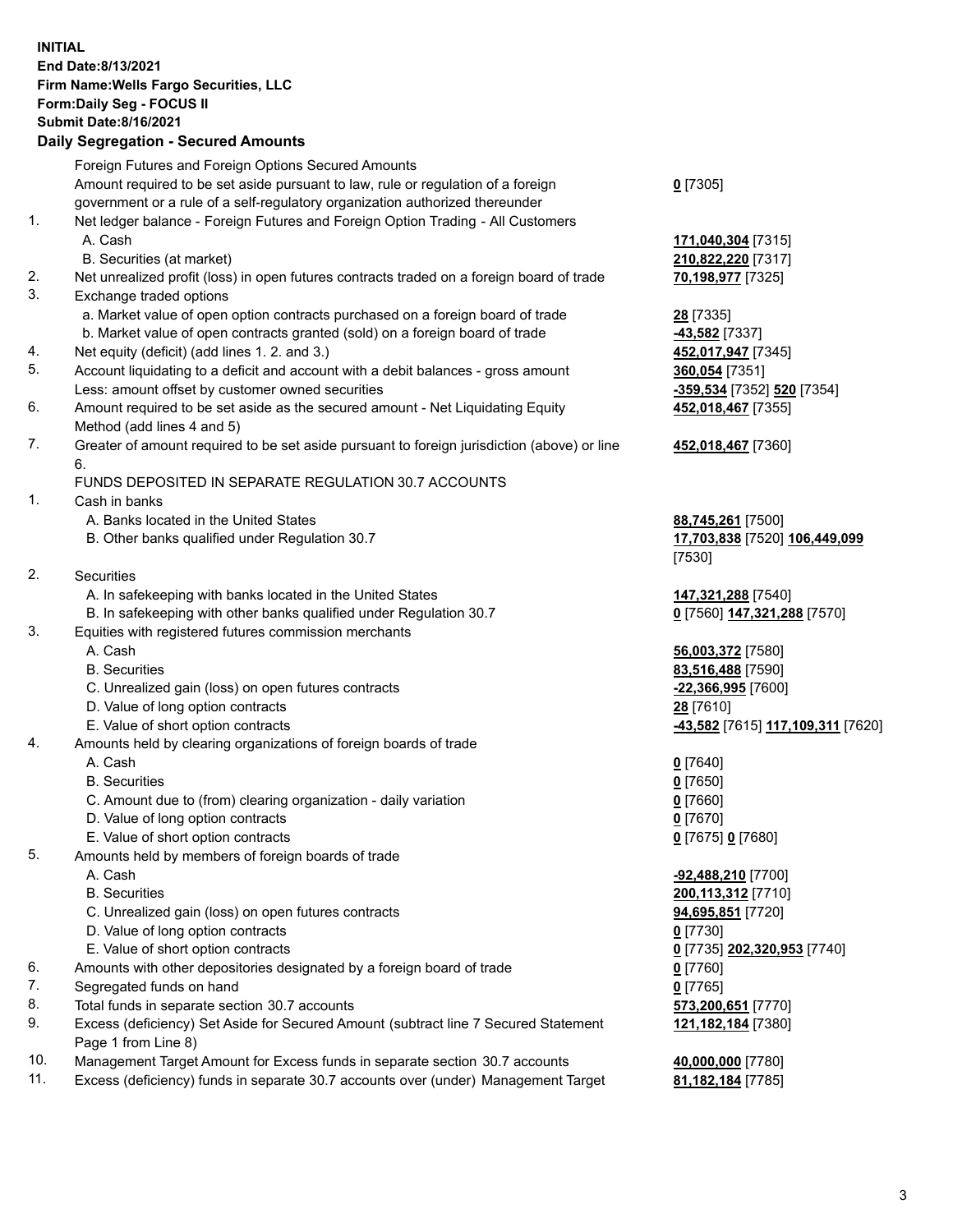**INITIAL End Date:8/13/2021 Firm Name:Wells Fargo Securities, LLC Form:Daily Seg - FOCUS II Submit Date:8/16/2021 Daily Segregation - Segregation Statement** SEGREGATION REQUIREMENTS(Section 4d(2) of the CEAct) 1. Net ledger balance A. Cash **4,134,883,699** [7010] B. Securities (at market) **1,938,353,713** [7020] 2. Net unrealized profit (loss) in open futures contracts traded on a contract market **-1,269,452,789** [7030] 3. Exchange traded options A. Add market value of open option contracts purchased on a contract market **1,313,900,752** [7032] B. Deduct market value of open option contracts granted (sold) on a contract market **-1,340,479,927** [7033] 4. Net equity (deficit) (add lines 1, 2 and 3) **4,777,205,448** [7040] 5. Accounts liquidating to a deficit and accounts with debit balances - gross amount **161,023,510** [7045] Less: amount offset by customer securities **-160,314,335** [7047] **709,175** [7050] 6. Amount required to be segregated (add lines 4 and 5) **4,777,914,623** [7060] FUNDS IN SEGREGATED ACCOUNTS 7. Deposited in segregated funds bank accounts A. Cash **199,429,446** [7070] B. Securities representing investments of customers' funds (at market) **0** [7080] C. Securities held for particular customers or option customers in lieu of cash (at market) **779,905,213** [7090] 8. Margins on deposit with derivatives clearing organizations of contract markets A. Cash **2,043,052,950** [7100] B. Securities representing investments of customers' funds (at market) **1,080,312,041** [7110] C. Securities held for particular customers or option customers in lieu of cash (at market) **1,158,448,500** [7120] 9. Net settlement from (to) derivatives clearing organizations of contract markets **38,293,041** [7130] 10. Exchange traded options A. Value of open long option contracts **1,313,900,752** [7132] B. Value of open short option contracts **-1,340,479,927** [7133] 11. Net equities with other FCMs A. Net liquidating equity **0** [7140] B. Securities representing investments of customers' funds (at market) **0** [7160] C. Securities held for particular customers or option customers in lieu of cash (at market) **0** [7170] 12. Segregated funds on hand **0** [7150] 13. Total amount in segregation (add lines 7 through 12) **5,272,862,016** [7180] 14. Excess (deficiency) funds in segregation (subtract line 6 from line 13) **494,947,393** [7190] 15. Management Target Amount for Excess funds in segregation **270,000,000** [7194] **224,947,393** [7198]

16. Excess (deficiency) funds in segregation over (under) Management Target Amount Excess